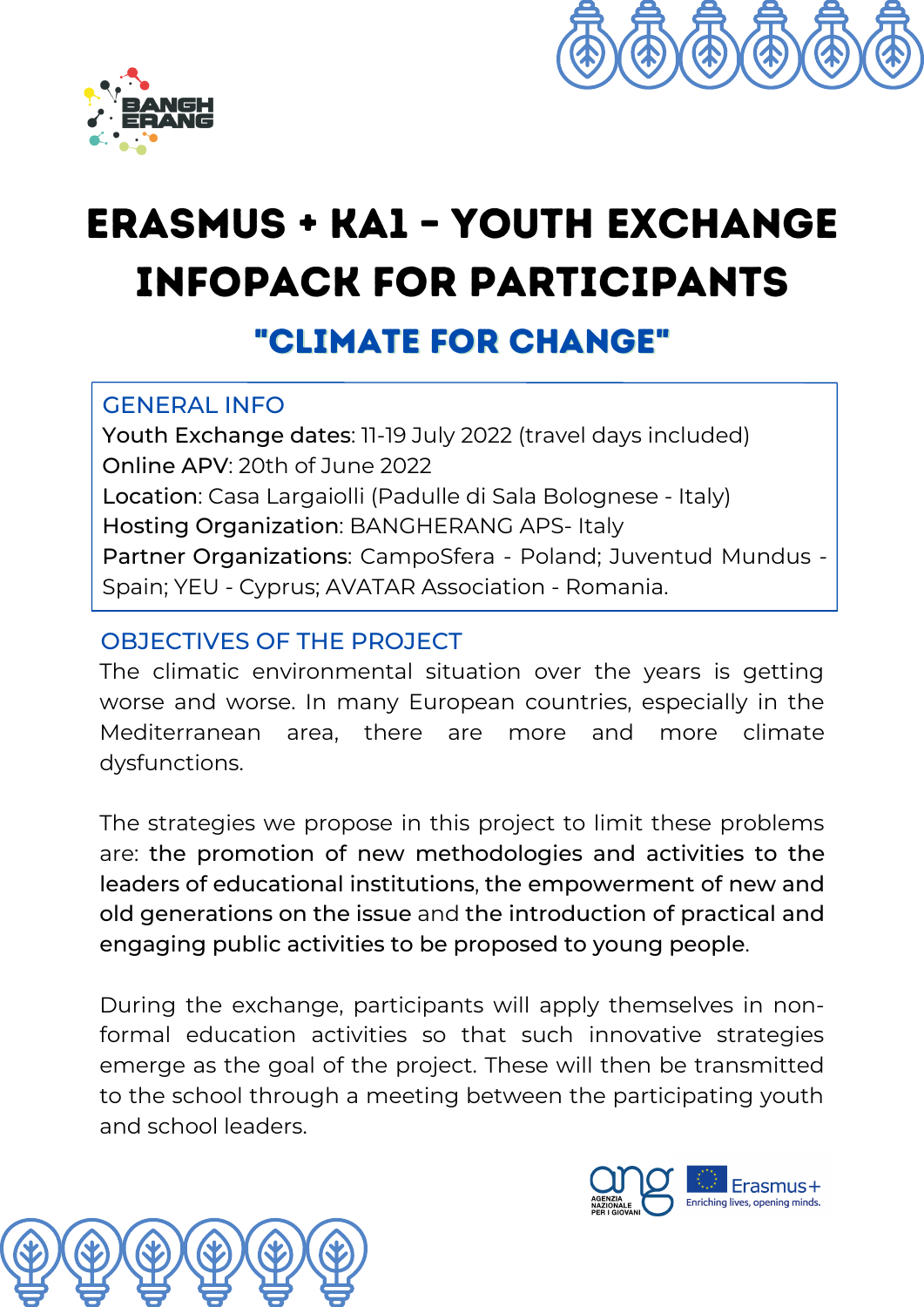



#### PARTICIPANTS

Each partner should select, prepare and send 5 participants (4 participants + 1 group leader).

#### The desired profile of participants:



## **TRAVEL**

Participants should contact their sending organization for travel arrangements!

As travel option, we can suggest:



Other close airports are Venice Airport Marco Polo, Treviso Airport and Forlì Airport.

Train Station

You are allowed to come only 2 extra days before or after the project dates, but accommodation and food cannot be funded.



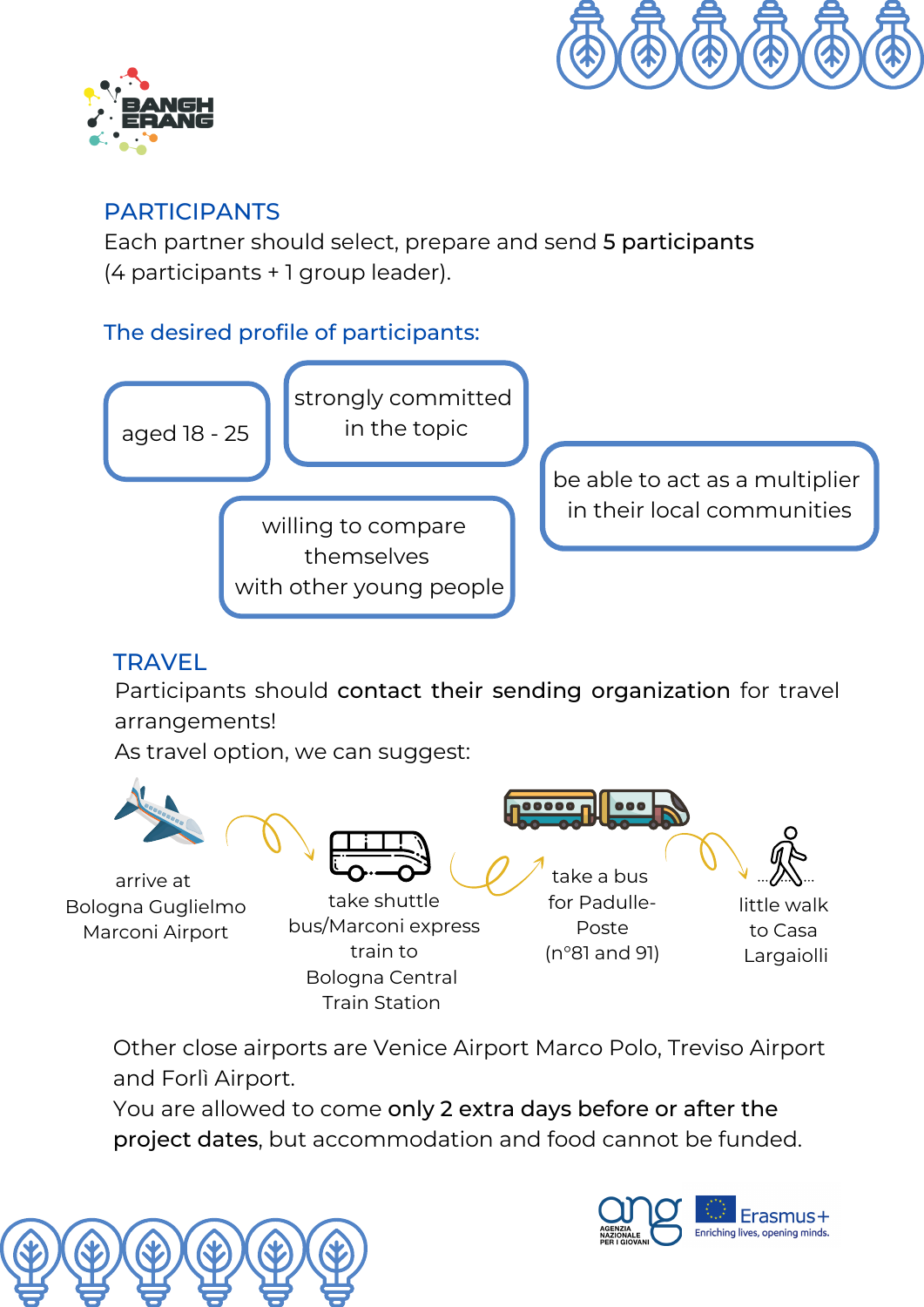



#### ACCOMODATION

The Youth Exchange will be hosted in "Casa Largaiolli" in Padulle, Sala Bolognese -Italy.

Participants will be accommodated in big tents and camp beds and need to bring a sleeping bag.

The house is also equipped with a large kitchen, which will be used by participants to prepare dinner, divided into mixed groups and with a schedule defined by the participants themselves through an activity.



## TRAVEL COSTS AND REIMBURSMENT

Participants must attend the whole duration of the Youth Exchange and submit the final evaluation questionnaire in order to receive the reimbursement.

The reimbursement will be done directly to the sending organisation, after they have received all needed documents and the participants have submitted the evaluation questionnaire.